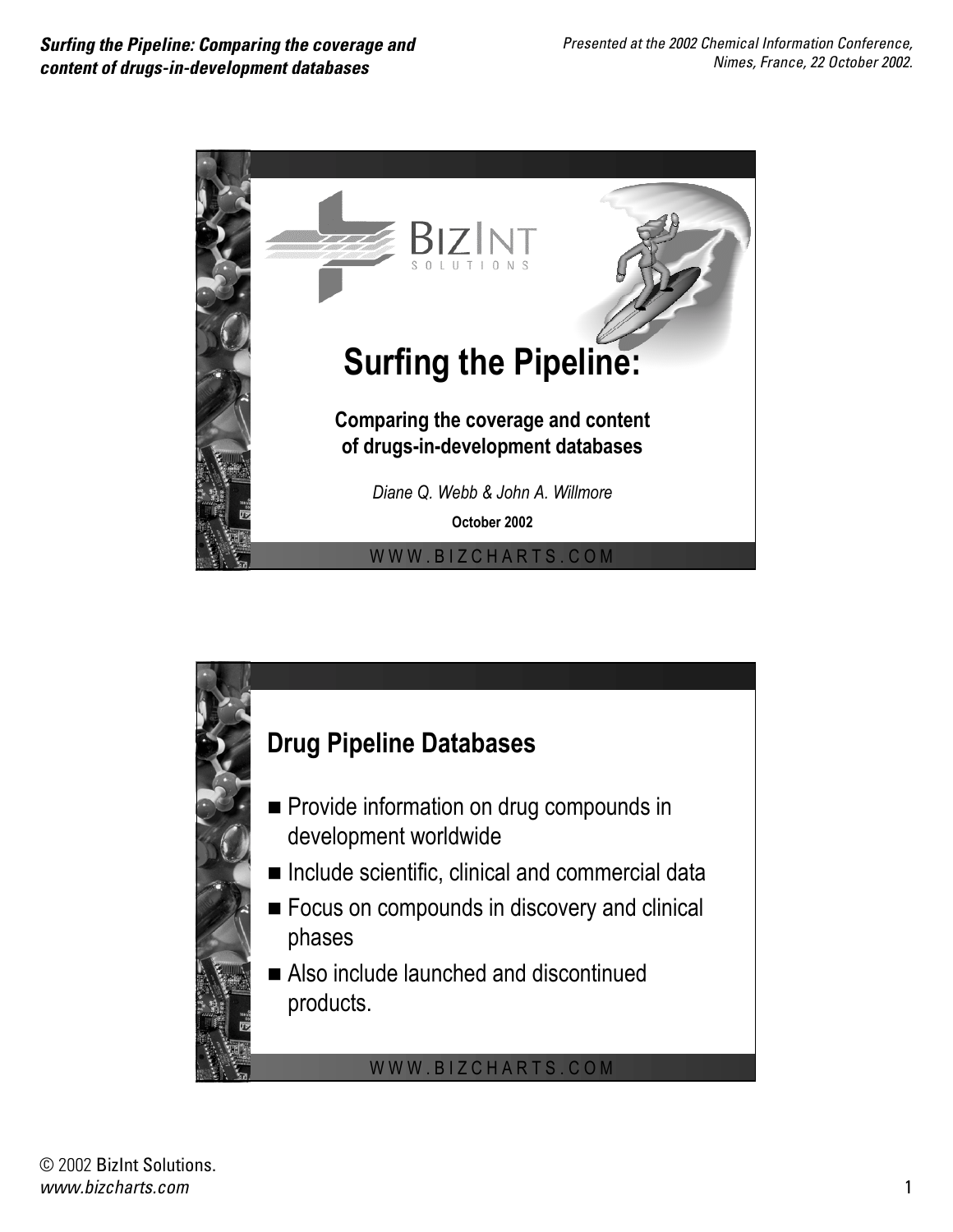

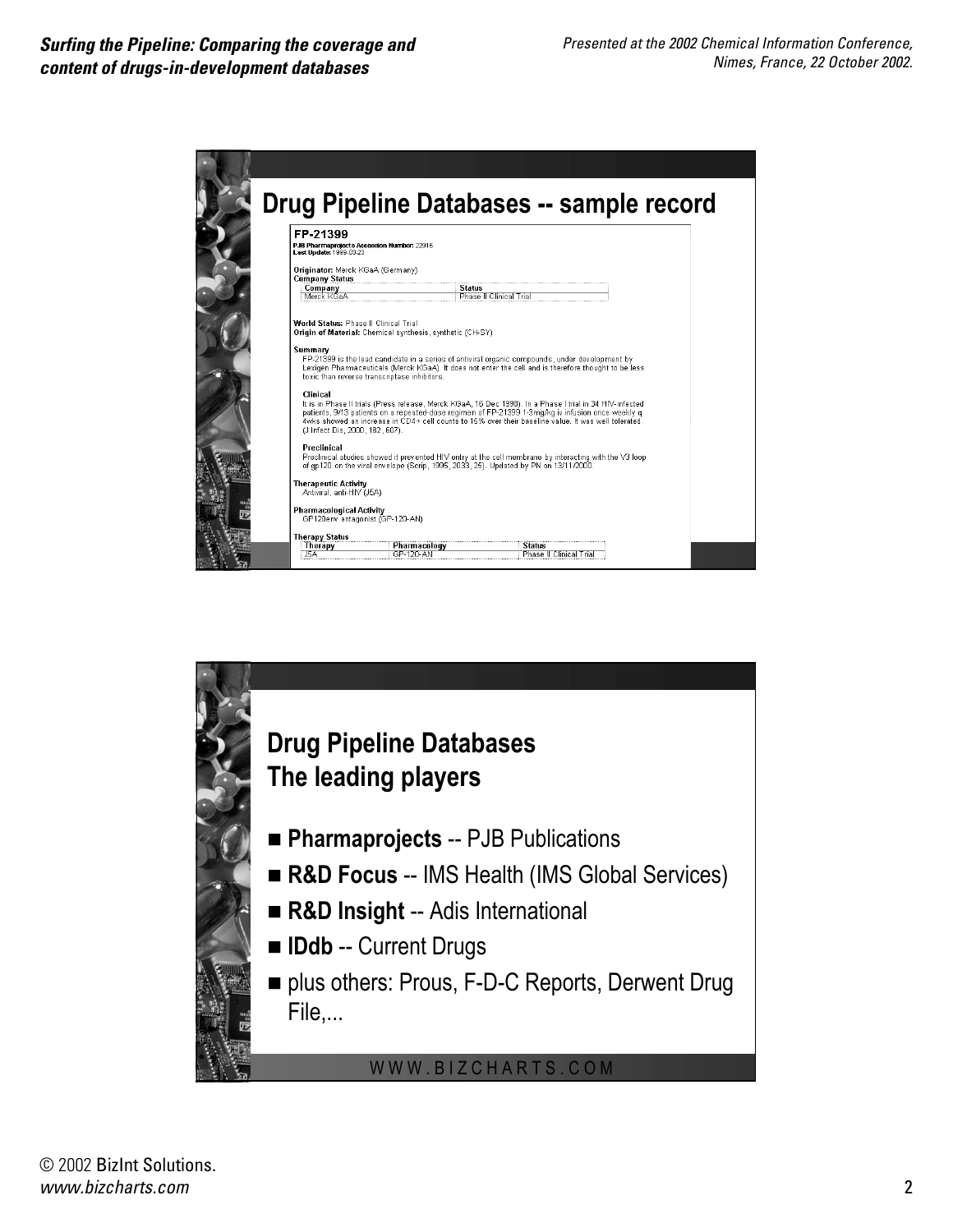

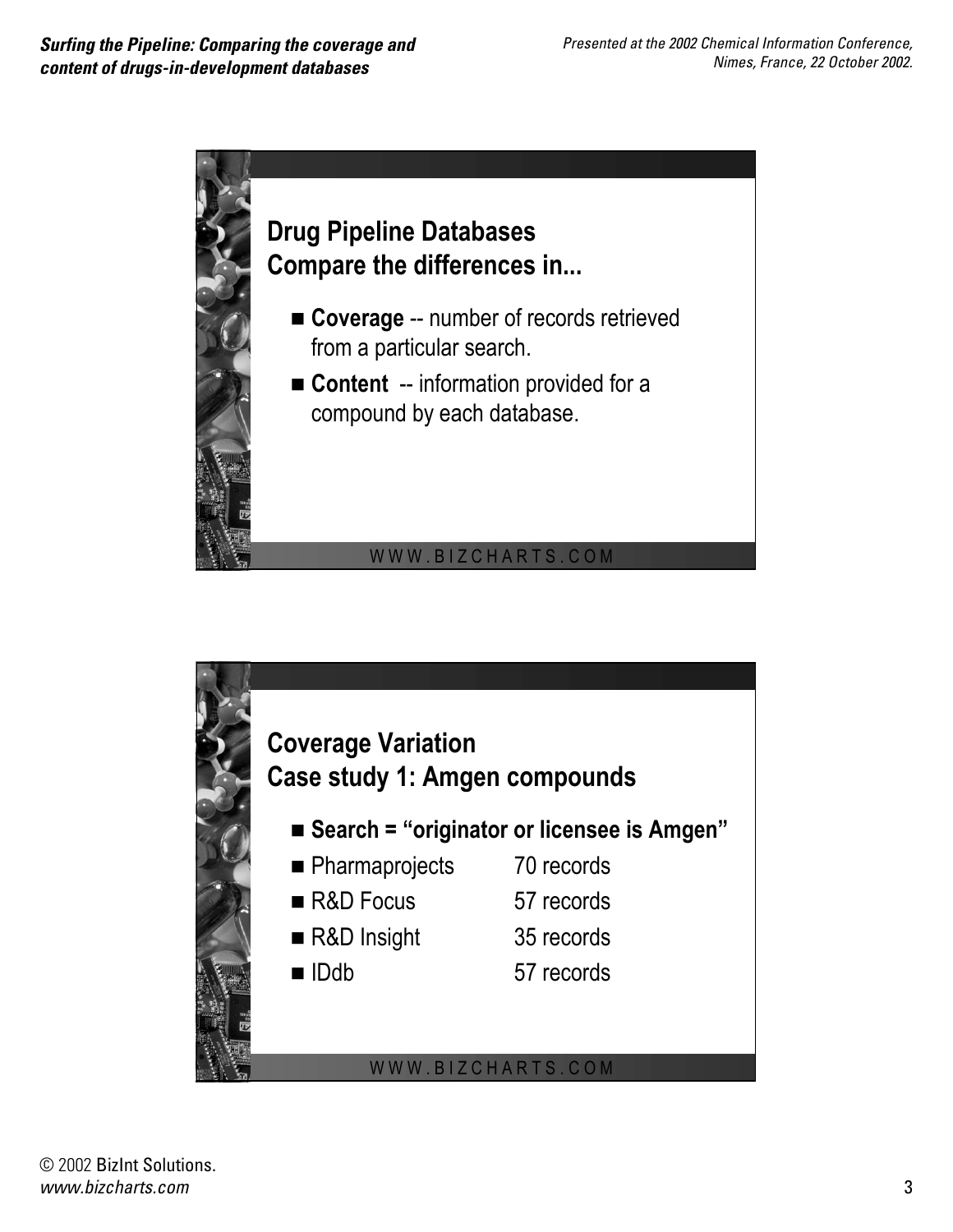

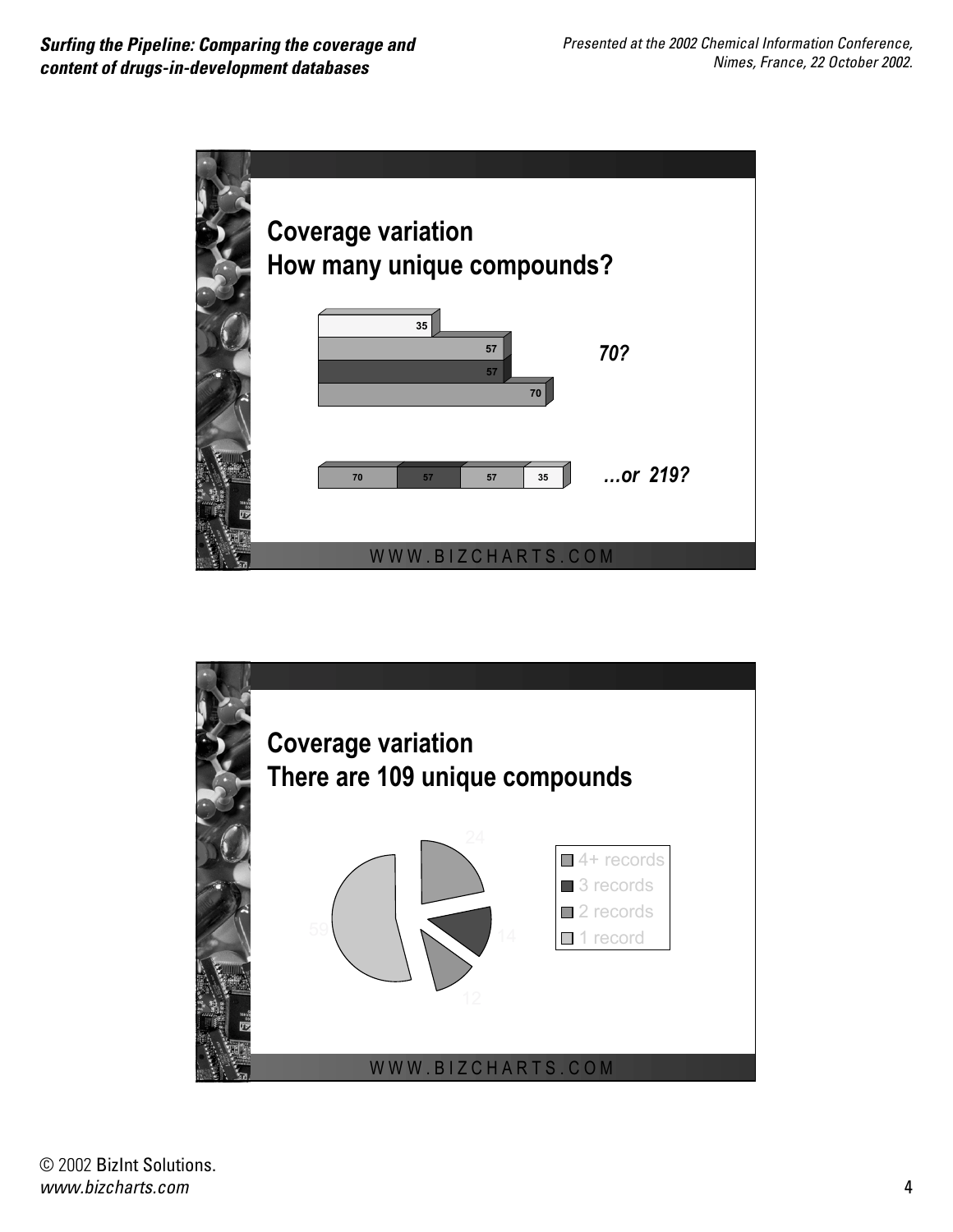

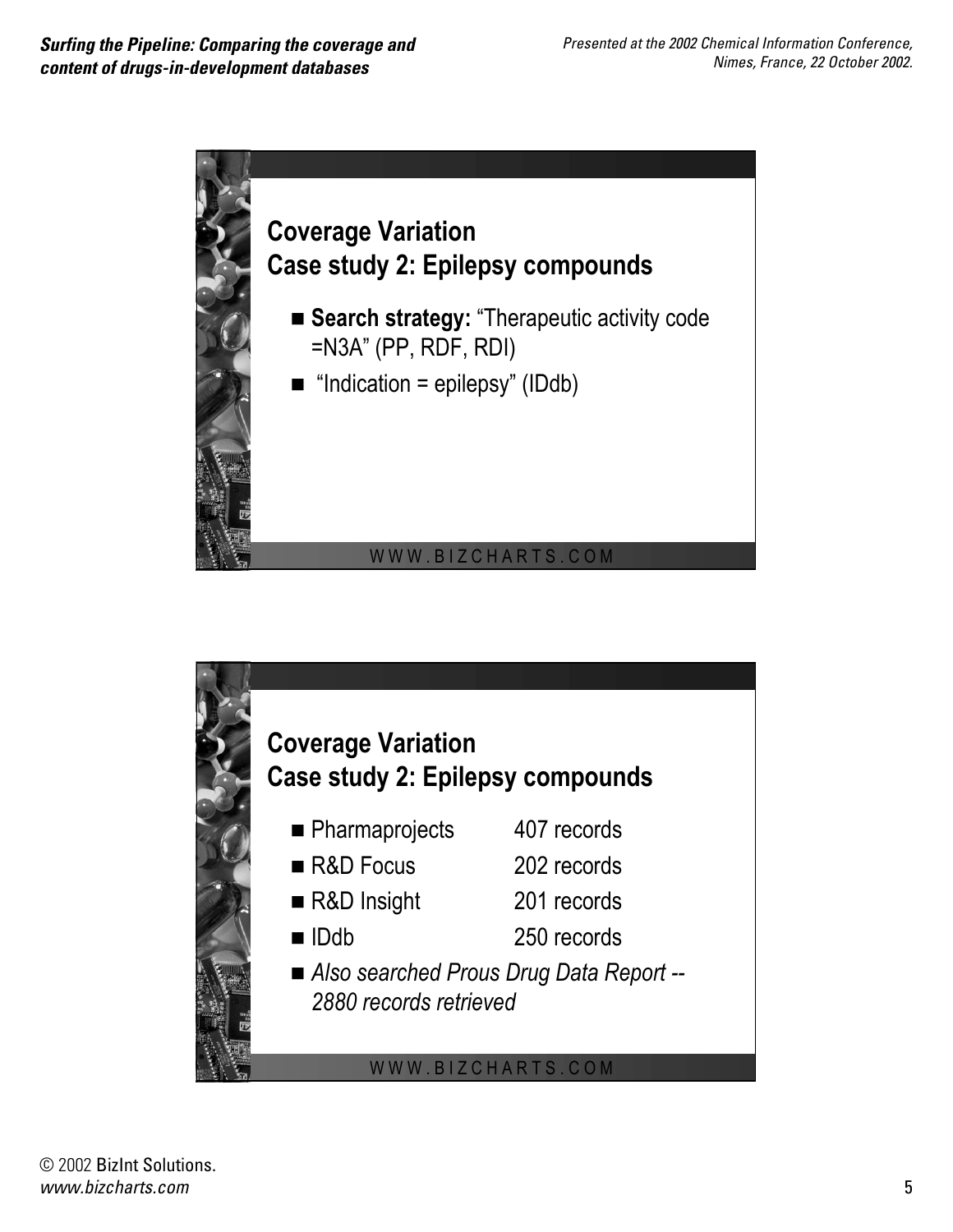



© 2002 BizInt Solutions. *www.bizcharts.com* 6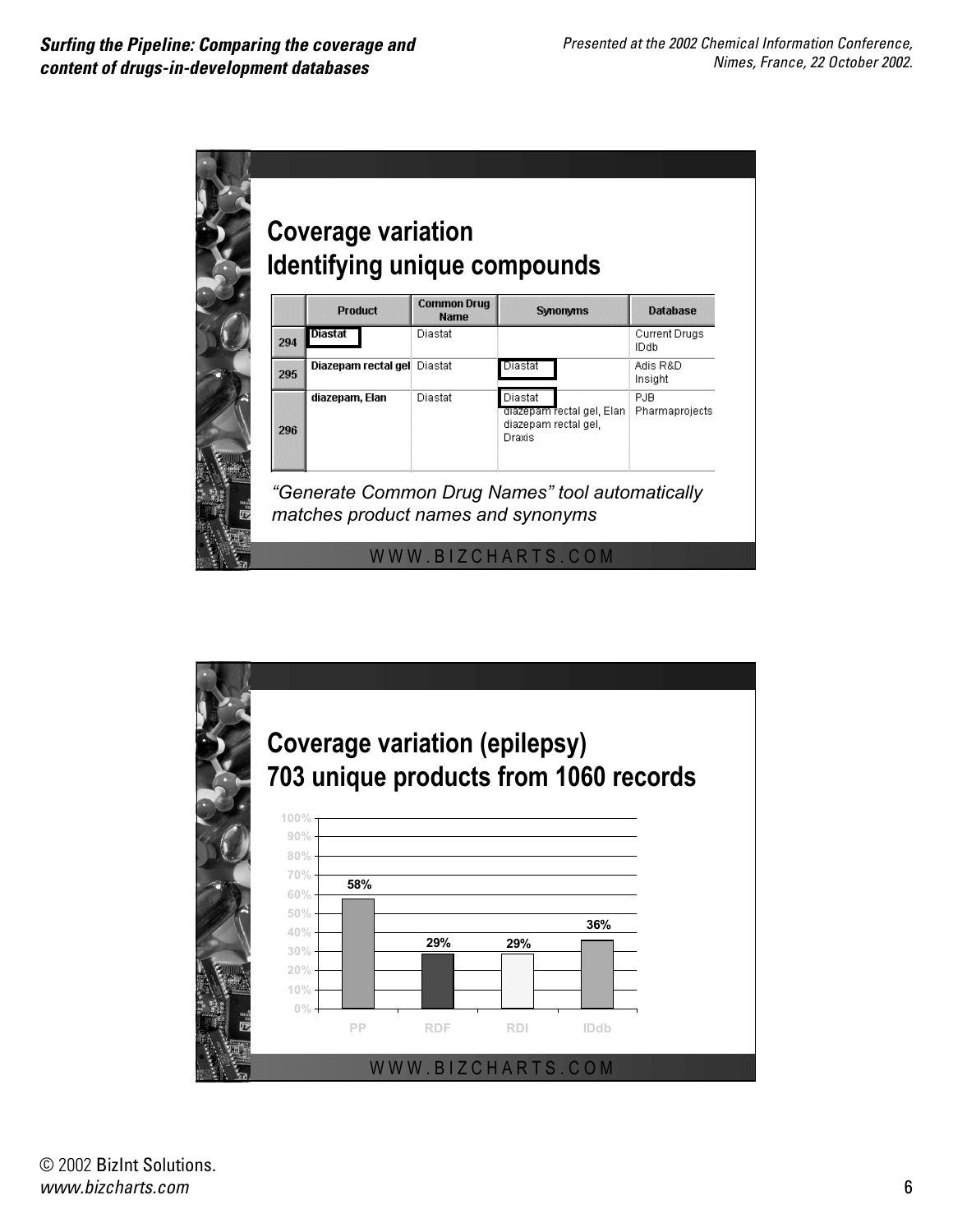

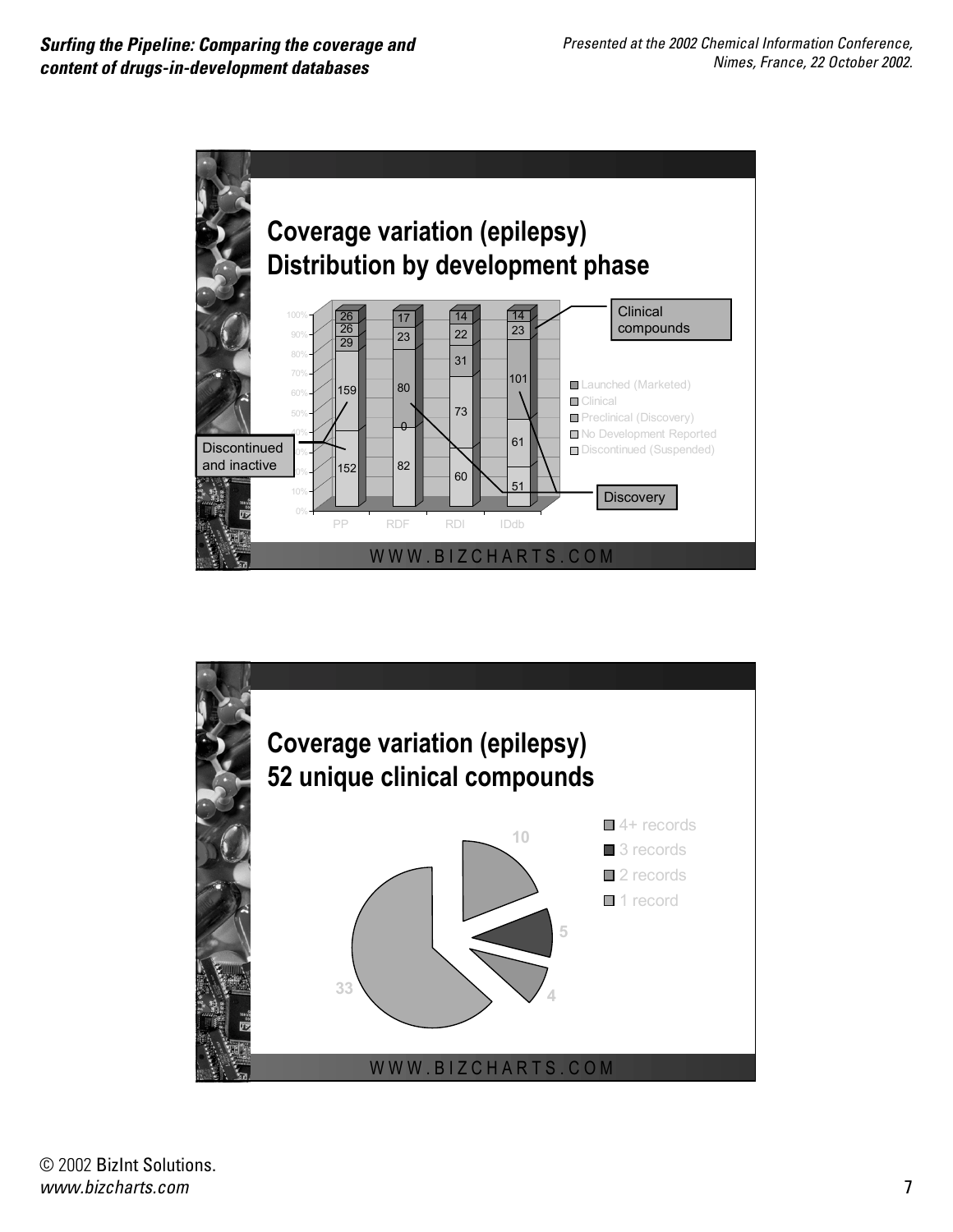

- A search of any one database will retrieve about 40% of the unique compounds.
- **The number of unique compounds will be** roughly half the total number of records retrieved.

## WWW.BIZCHARTS.COM

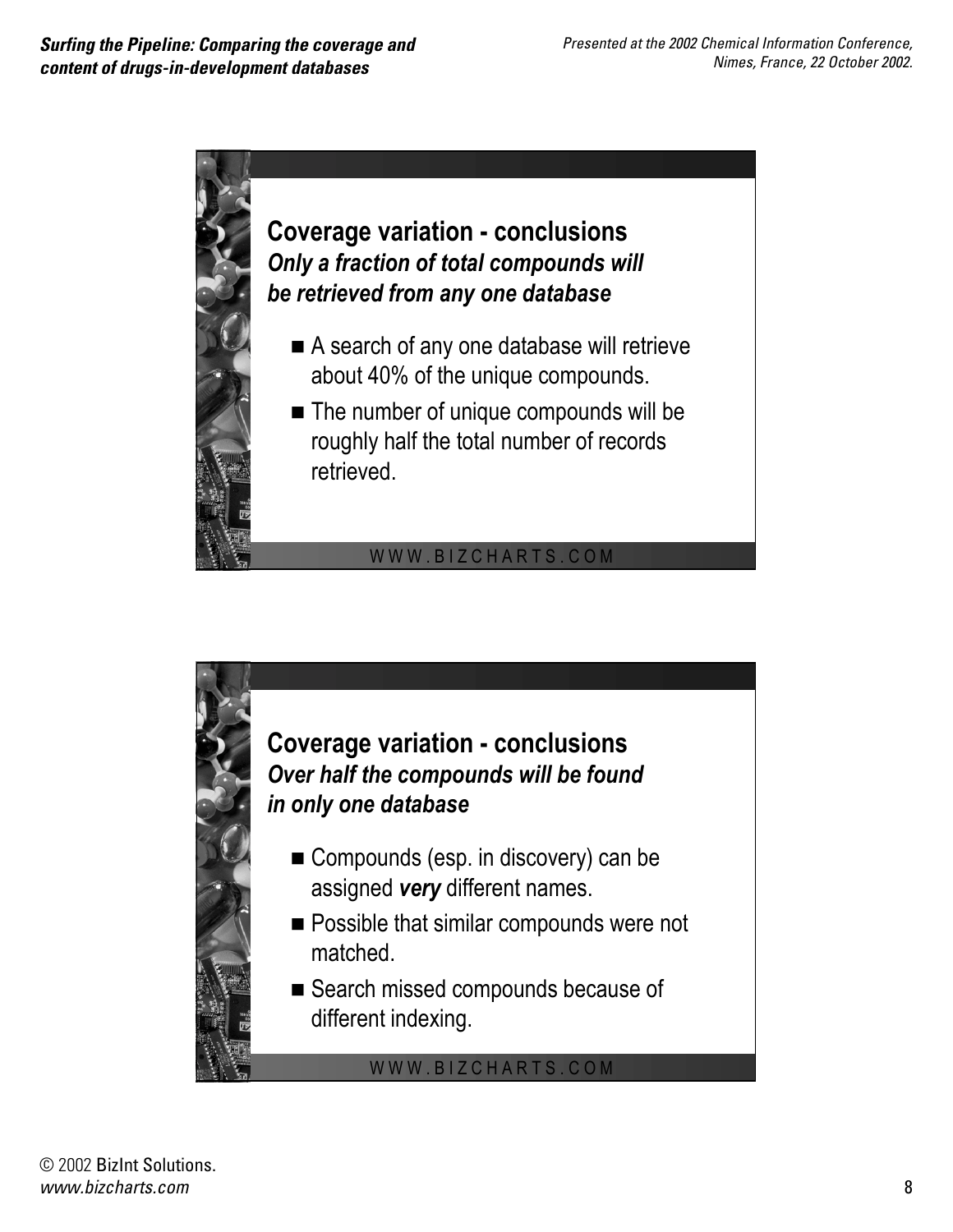

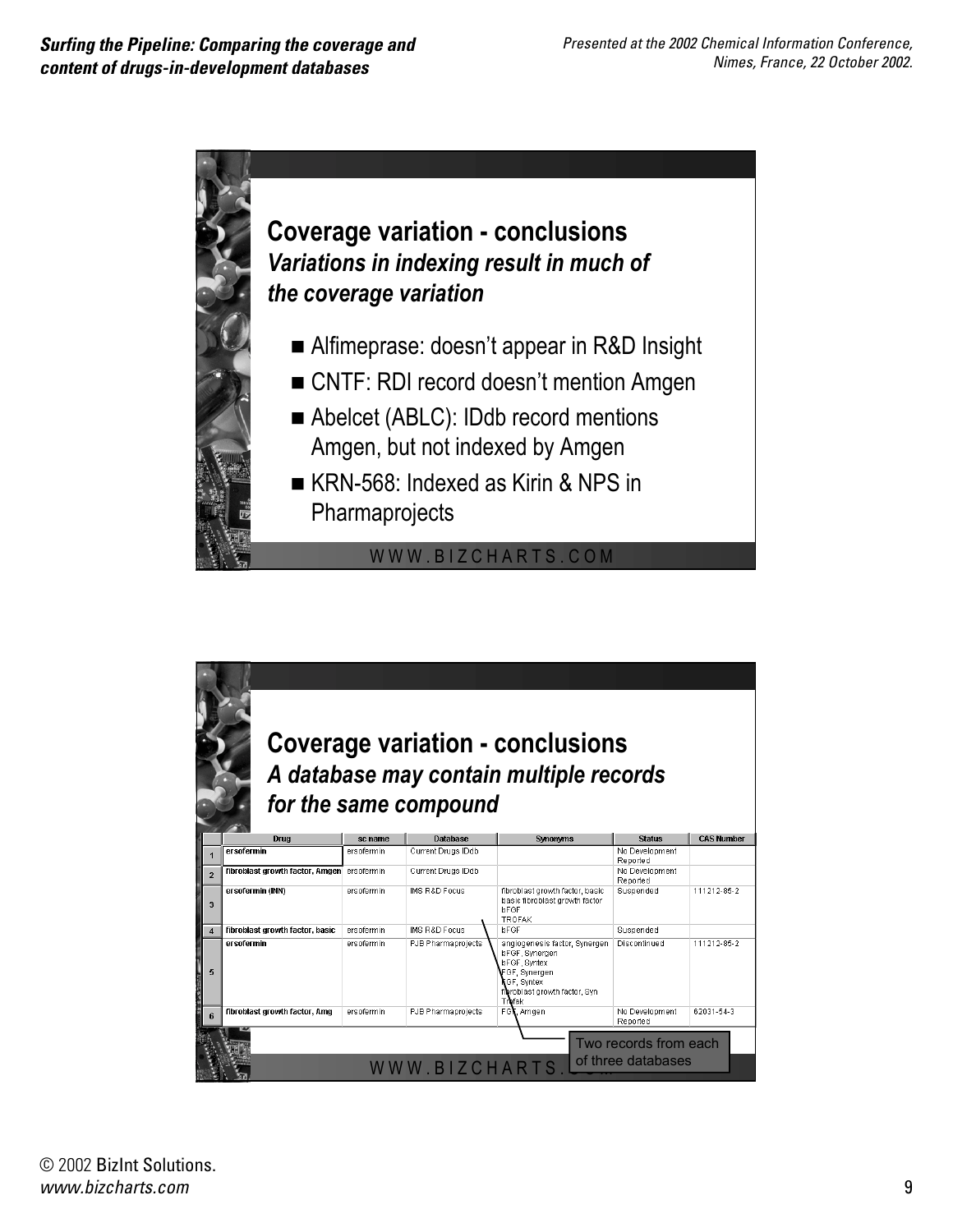

| <b>Content Variation</b><br><b>RDI and RDF list</b><br>compound in Phase I,<br><b>Phase of development</b><br>PP and IDdb list in<br>Phase II |              |                                                 |                                   |                              |                 |                                   |                    |  |
|-----------------------------------------------------------------------------------------------------------------------------------------------|--------------|-------------------------------------------------|-----------------------------------|------------------------------|-----------------|-----------------------------------|--------------------|--|
|                                                                                                                                               |              | <b>Product</b>                                  | <b>Common</b><br><b>Drug Name</b> | <b>Database</b>              | <b>Synonyms</b> | <b>Highest Phase</b>              | <b>Last Update</b> |  |
|                                                                                                                                               |              | <b>AMP 397A</b>                                 | AMP-397                           | Adis R&D<br>Insight          |                 | Phase I                           | 2000-04-14         |  |
| February 2002                                                                                                                                 |              | <b>Update Dates range</b><br>from April 2000 to |                                   |                              |                 |                                   |                    |  |
|                                                                                                                                               | $\mathbf{A}$ | AMP-397                                         | AMP-397                           | PJB<br>Pharmaprojects        | AMP-397A        | Phase II<br><b>Clinical Trial</b> | 2002-02-07         |  |
|                                                                                                                                               | 5            | <b>AMP 397</b>                                  | AMP-397                           | <b>IMS R&amp;D Focus</b>     |                 | Phase I                           | 2001-10-08         |  |
|                                                                                                                                               | 6            | <b>AMP-397A</b>                                 | AMP-397                           | <b>Current Drugs</b><br>IDdb |                 | Phase 2<br>Clinical               | 2002-01-01         |  |

© 2002 BizInt Solutions. *www.bizcharts.com* 10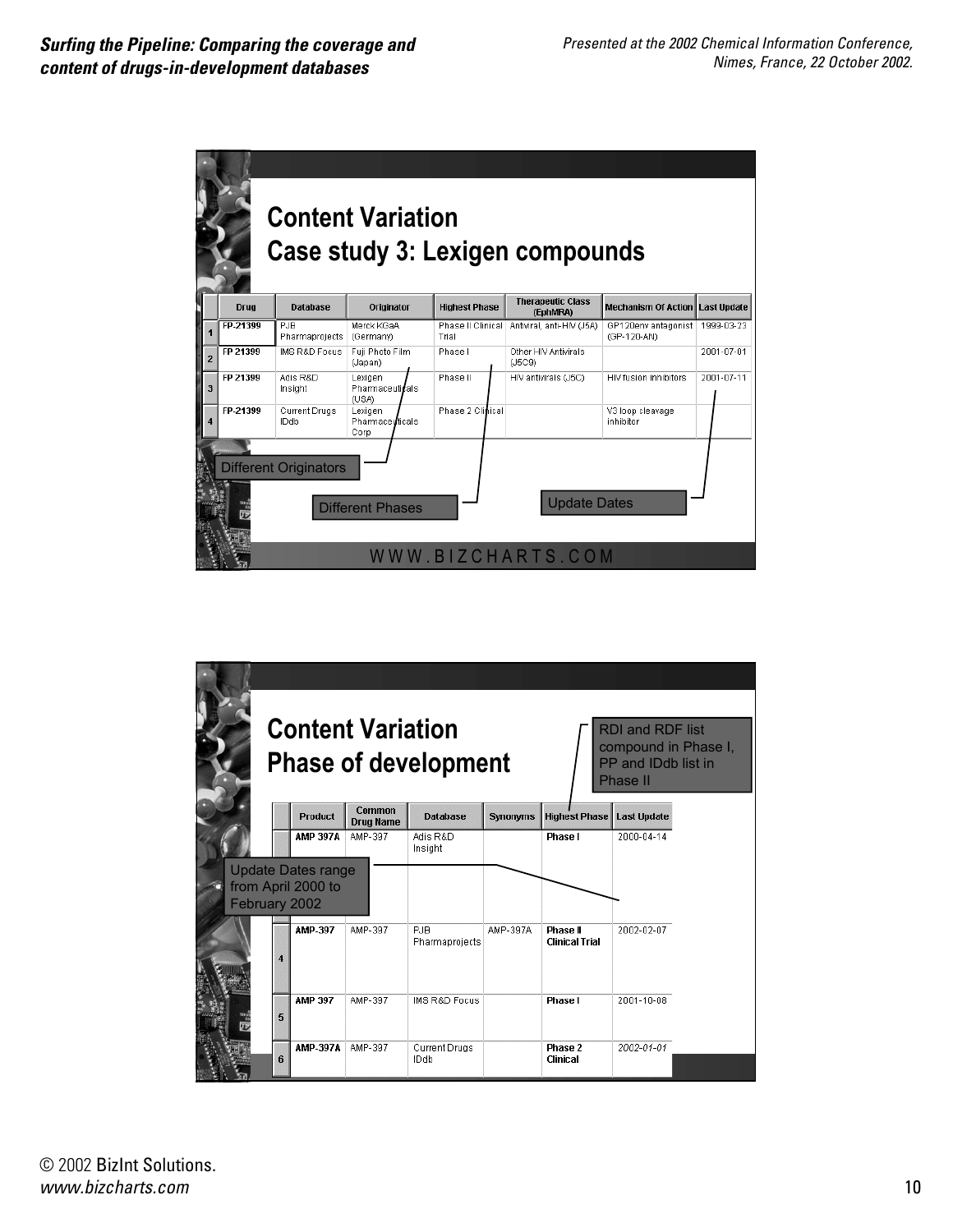

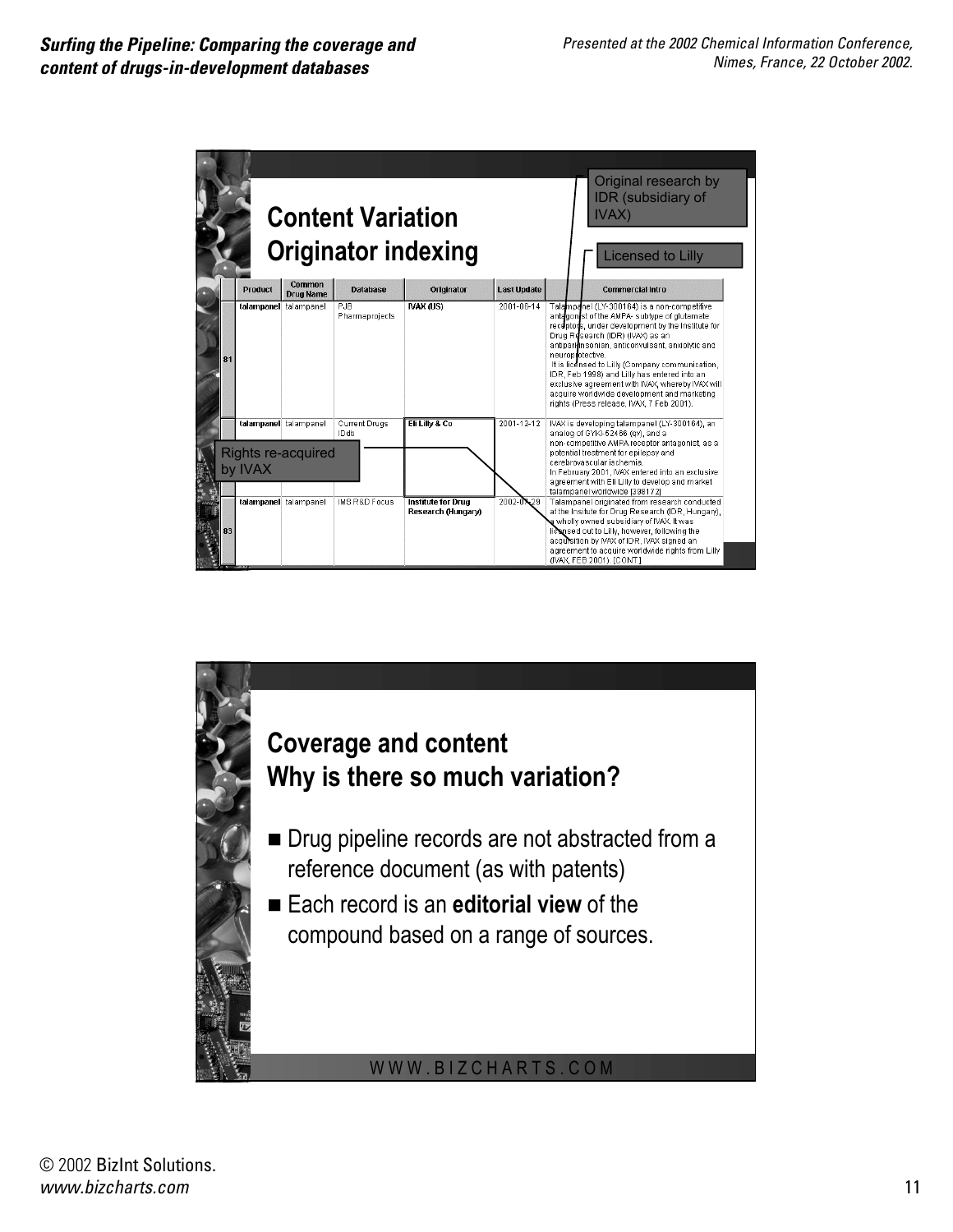